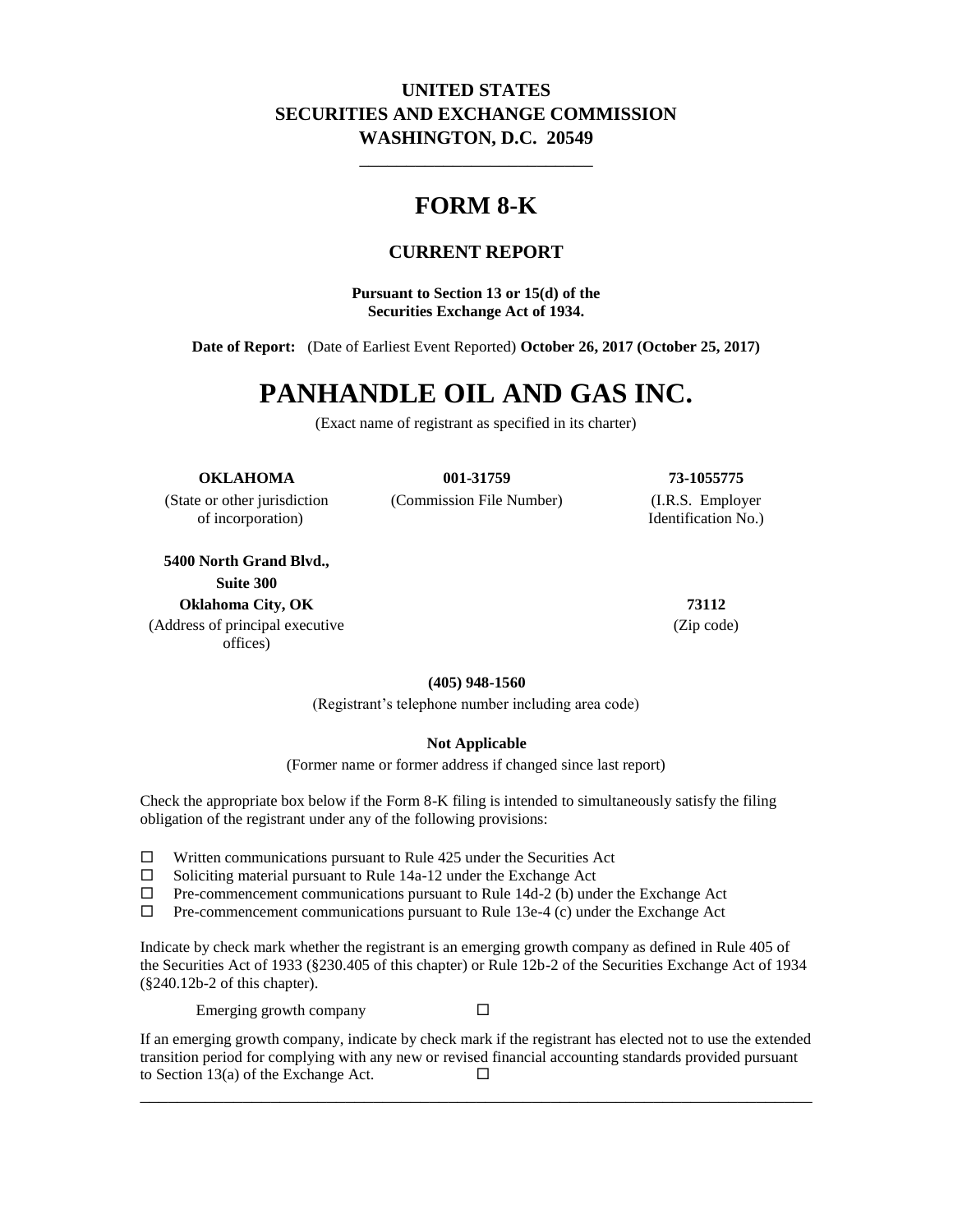#### **ITEM 1.01 Enter Into A Material Definitive Agreement**

Effective October 25, 2017, Panhandle Oil and Gas Inc. (the "Company") has amended its bank credit facility with Bank of Oklahoma (who also is the administrative agent), MidFirst Bank, BancFirst and Amarillo National Bank. The Company's revolving loan remains at \$200,000,000 with a borrowing base of \$80,000,000. The Company is required to mortgage not less than 80% of the total value of its proved, developed and producing properties limited to "well bores" only and the maturity date has been extended from November 30, 2018, to November 30, 2022.

#### **ITEM 9.01 Financial Statements and Exhibits**

(d) *Exhibits*

#### **Exhibit Number Description 99.1 [Fourth Amendment to Amended and Restated Credit Agreement and Joinder, dated](file:///C:/Users/smorris/AppData/Local/Temp/Temp1_Draft%20Version%2018.0.zip/Proof/phx-ex991_6.htm)  [October 25, 2017](file:///C:/Users/smorris/AppData/Local/Temp/Temp1_Draft%20Version%2018.0.zip/Proof/phx-ex991_6.htm)**

#### **SIGNATURE**

Pursuant to the requirements of the Securities Exchange Act of 1934, the registrant has duly caused this report to be signed on its behalf by the undersigned hereunto duly authorized.

#### **PANHANDLE OIL AND GAS INC.**

By: /s/ Paul F. Blanchard Jr.

Paul F. Blanchard Jr., President and CEO

DATE: October 26, 2017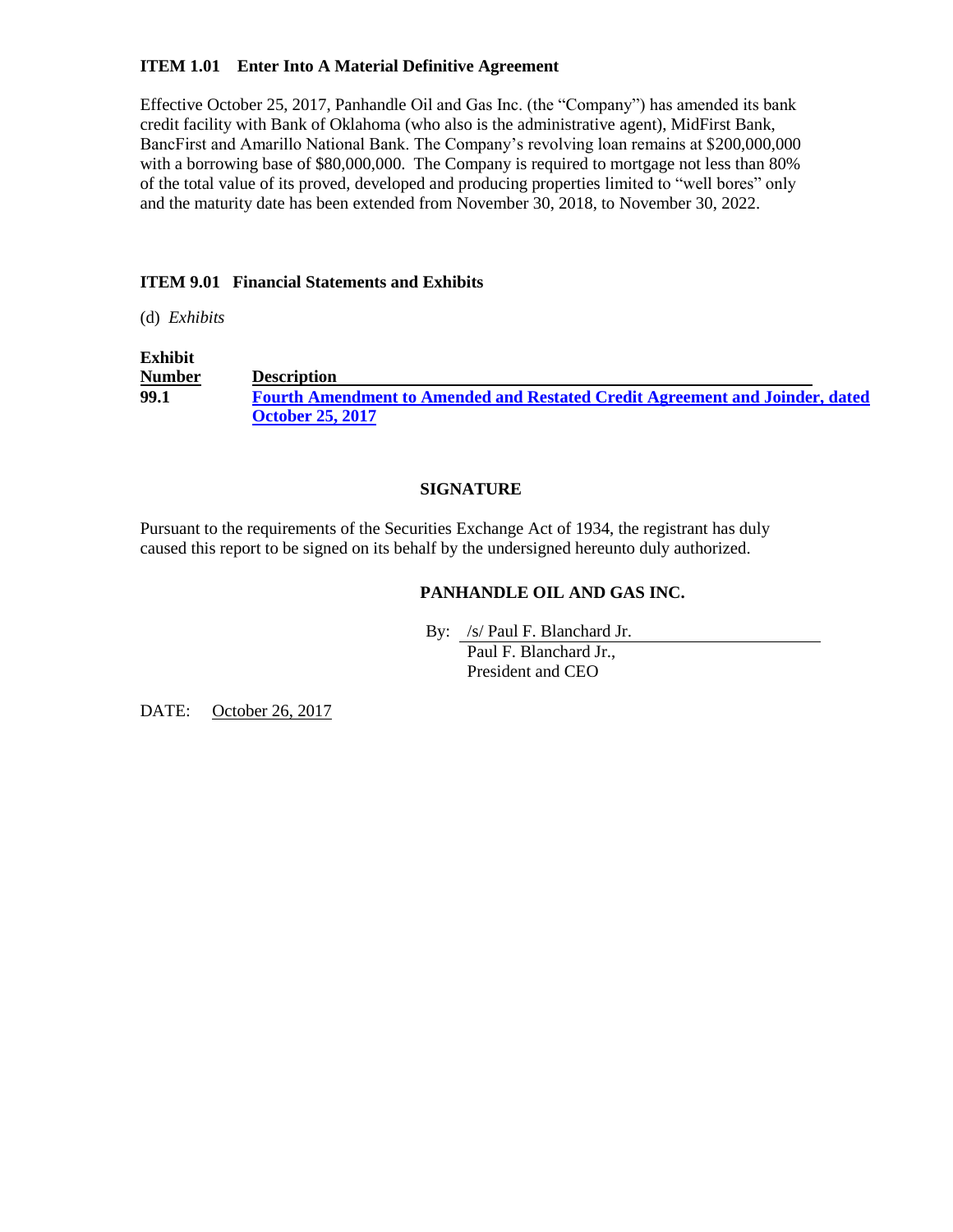#### FOURTH AMENDMENT TO AMENDED AND RESTATED CREDIT AGREEMENT

THIS FOURTH AMENDMENT TO AMENDED AND RESTATED CREDIT AGREEMENT is made effective as of October 25, 2017, by and among PANHANDLE OIL AND GAS INC., formerly named Panhandle Royalty Company, an Oklahoma corporation (referred to herein as the "Borrower"), each lender from time to time party hereto (collectively, the "Lenders" and individually, a "Lender"), MIDFIRST BANK, a federally chartered savings association, as Documentation Agent, and BOKF, NA dba Bank of Oklahoma, as Administrative Agent and L/C Issuer.

#### WITNESSETH:

WHEREAS, Borrower, Administrative Agent, Documentation Agent, and Lenders entered into that certain Amended and Restated Credit Agreement dated as of November 25, 2013 as modified by a letter amendment dated as of March 5, 2014 and as further amended by that certain Second Amendment to Amended and Restated Credit Agreement dated as of June 17, 2014 and as further amended by that certain Third Amendment to Amended and Restated Credit Agreement dated as of December 8, 2016 (the "Existing Credit Agreement"), for the purpose and consideration therein expressed, whereby Lenders became obligated to make loans to Borrower as therein provided; and

WHEREAS, Borrower, Administrative Agent and Lenders desire to amend the Existing Credit Agreement for the fourth time to, among other things set forth herein, modify the loan pricing, modify certain financial covenants, extend the maturity date, and modify the covenant pertaining to dividends and distributions;

NOW, THEREFORE, in consideration of the premises and the mutual covenants and agreements contained herein and in the Existing Credit Agreement, in consideration of the loans and other extensions of credit which may hereafter be made by Lenders to Borrower, and for other good and valuable consideration, the receipt and sufficiency of which are hereby acknowledged, the parties hereto do hereby agree as follows:

#### ARTICLE I.

#### DEFINITIONS AND REFERENCES

**Section 1.1** Terms Defined in the Existing Credit Agreement. Unless the context otherwise requires or unless otherwise expressly defined herein, the terms defined in the Existing Credit Agreement shall have the same meanings whenever used in this Amendment.

**Section 1.2** Other Defined Terms. Unless the context otherwise requires, the following terms when used in this Amendment shall have the meanings assigned to them in this Section 1.2.

"Amendment" means this Fourth Amendment to Amended and Restated Credit Agreement.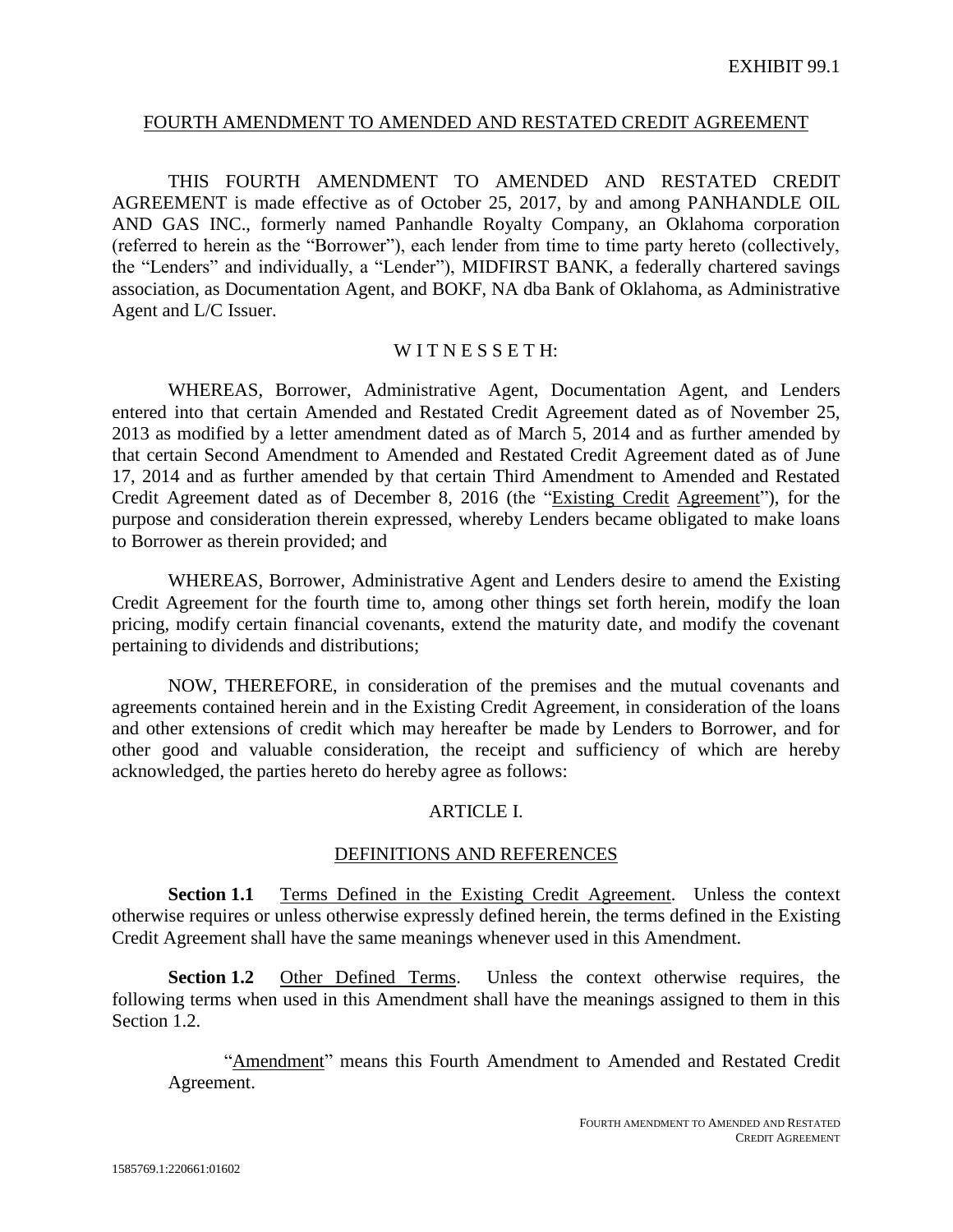"Amendment Documents" means this Amendment and all other Loan Documents executed and delivered in connection herewith including but not limited to notes and mortgages covering such of Borrower's oil and gas properties as deemed necessary by Administrative Agent in its sole discretion.

"Credit Agreement" means the Existing Credit Agreement as amended hereby.

#### ARTICLE II.

### AMENDMENTS TO CREDIT AGREEMENT

**Section 2.1.** Amendments to Section 1.1 of the Existing Credit Agreement (DEFINED TERMS).

(a) Amendment to Definition of "Applicable Rate". The definition of "Applicable Rate" is hereby amended and restated in its entirety as follows:

> "Applicable Rate" means the following percentages per annum, based upon the ratio of the Loan Balance of the Note to the Borrowing Base as set forth in the most recent Compliance Certificate received and approved by the Agent pursuant to Section 4.1(f):

| Pricing<br>Level | Loan<br>Balance to<br>Borrowing<br>Base                         | Applicable<br>Margin for<br><b>LIBOR Rate</b><br>Loans                                           | Applicable<br>Margin for<br><b>ABR</b> Loans                                                     | Unused<br>Commitme<br>nt Fee | Letter of<br>Credit Fee                                                                          |
|------------------|-----------------------------------------------------------------|--------------------------------------------------------------------------------------------------|--------------------------------------------------------------------------------------------------|------------------------------|--------------------------------------------------------------------------------------------------|
| I                | Greater<br>than $85%$                                           | 2.625%<br>(through<br>November 29,<br>2018)<br>2.75% (from<br>and after<br>November 30,<br>2018) | 1.125%<br>(through<br>November 29,<br>2018)<br>1.25% (from<br>and after<br>November 30,<br>2018) | 0.25%                        | 2.625%<br>(through<br>November 29,<br>2018)<br>2.75% (from<br>and after<br>November 30,<br>2018) |
| $\mathbf{I}$     | Greater<br>than $65%$<br>but less<br>than or<br>equal to<br>85% | 2.375%<br>(through<br>November 29,<br>2018)<br>2.50% (from<br>and after<br>November 30,<br>2018) | 0.875%<br>(through<br>November 29,<br>2018)<br>1.00% (from<br>and after<br>November 30,<br>2018) | 0.25%                        | 2.375%<br>(through<br>November 29,<br>2018)<br>2.50% (from<br>and after<br>November 30,<br>2018) |
| Ш                | Greater<br>than $45%$                                           | 2.125%<br>(through                                                                               | 0.625%<br>(through                                                                               | 0.25%                        | 2.125%<br>(through                                                                               |

#### **Applicable Rate**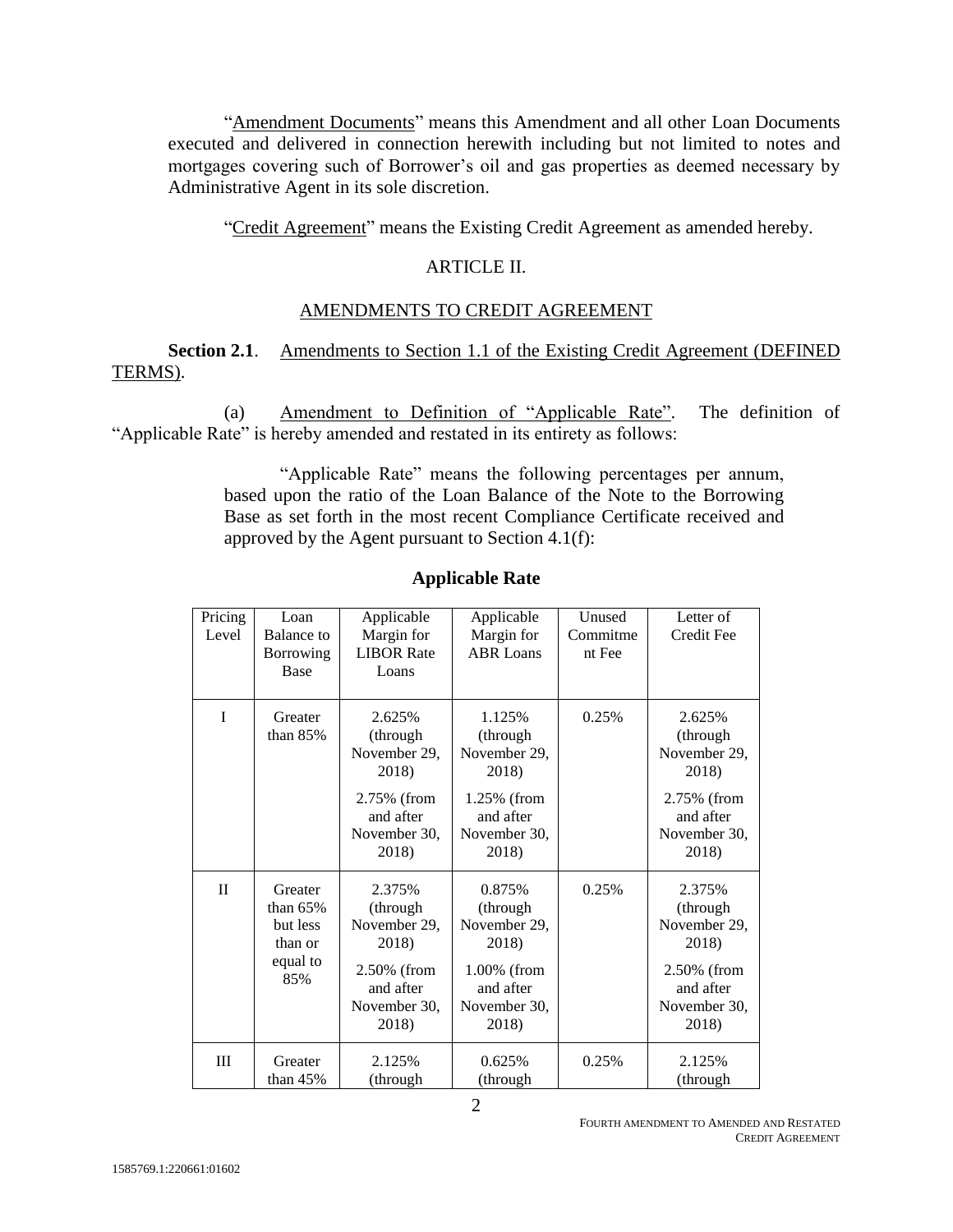|    | but less<br>than or<br>equal to<br>65% | November 29.<br>2018)<br>2.25% (from<br>and after<br>November 30,<br>2018)                           | November 29,<br>2018)<br>$0.75\%$ (from<br>and after<br>November 30,<br>2018)                        |       | November 29,<br>2018)<br>2.25% (from<br>and after<br>November 30,<br>2018)                           |
|----|----------------------------------------|------------------------------------------------------------------------------------------------------|------------------------------------------------------------------------------------------------------|-------|------------------------------------------------------------------------------------------------------|
| IV | Less than<br>or equal to<br>45%        | 1.875%<br>(through)<br>November 29,<br>2018)<br>$2.00\%$ (from<br>and after<br>November 30,<br>2018) | 0.375%<br>(through)<br>November 29,<br>2018)<br>$0.50\%$ (from<br>and after<br>November 30,<br>2018) | 0.25% | 1.875%<br>(through)<br>November 29,<br>2018)<br>$2.00\%$ (from<br>and after<br>November 30,<br>2018) |

Any increase or decrease in the Applicable Rate resulting from a change in the ratio of the Loan Balance to the Borrowing Base shall become effective as of the first day of the month immediately following such a change.

(b) Amendment to Definition of "EBITDA". The definition of "EBITDA" is hereby amended and restated in its entirety as follows:

> "EBITDA" means with respect to the Borrower for any period, without duplication, the amount equal to its Net Income for such period minus income from discontinued operations or extraordinary items, plus losses from discontinued operations or extraordinary items, plus income tax expense, plus interest expense, plus depreciation, plus amortization, and plus other non-cash expenses.

(c) Amendment to Definition of "Maturity Date". The definition of "Maturity Date" is hereby amended and restated in its entirety as follows:

> "Maturity Date" means November 30, 2022 or as such date may be accelerated in accordance with this Agreement and the other Loan Documents, or extended from time to time with the consent of Lenders.

**Section 2.2** Amendments to Section 2 of the Existing Credit Agreement (THE COMMITMENTS AND CREDIT EXTENSIONS).

(a) Amendment to Paragraph "(b)" of Section 2.5 of the Agreement. Paragraph "(b)" of Section 2.5 of the Agreement of the Agreement, Letter of Credit Fee" is hereby amended and restated in its entirety as follows:

(b) Letter of Credit Fee. Borrower shall pay to the Agent for the ratable benefit of the Lenders a letter of credit fee with respect to the Letter of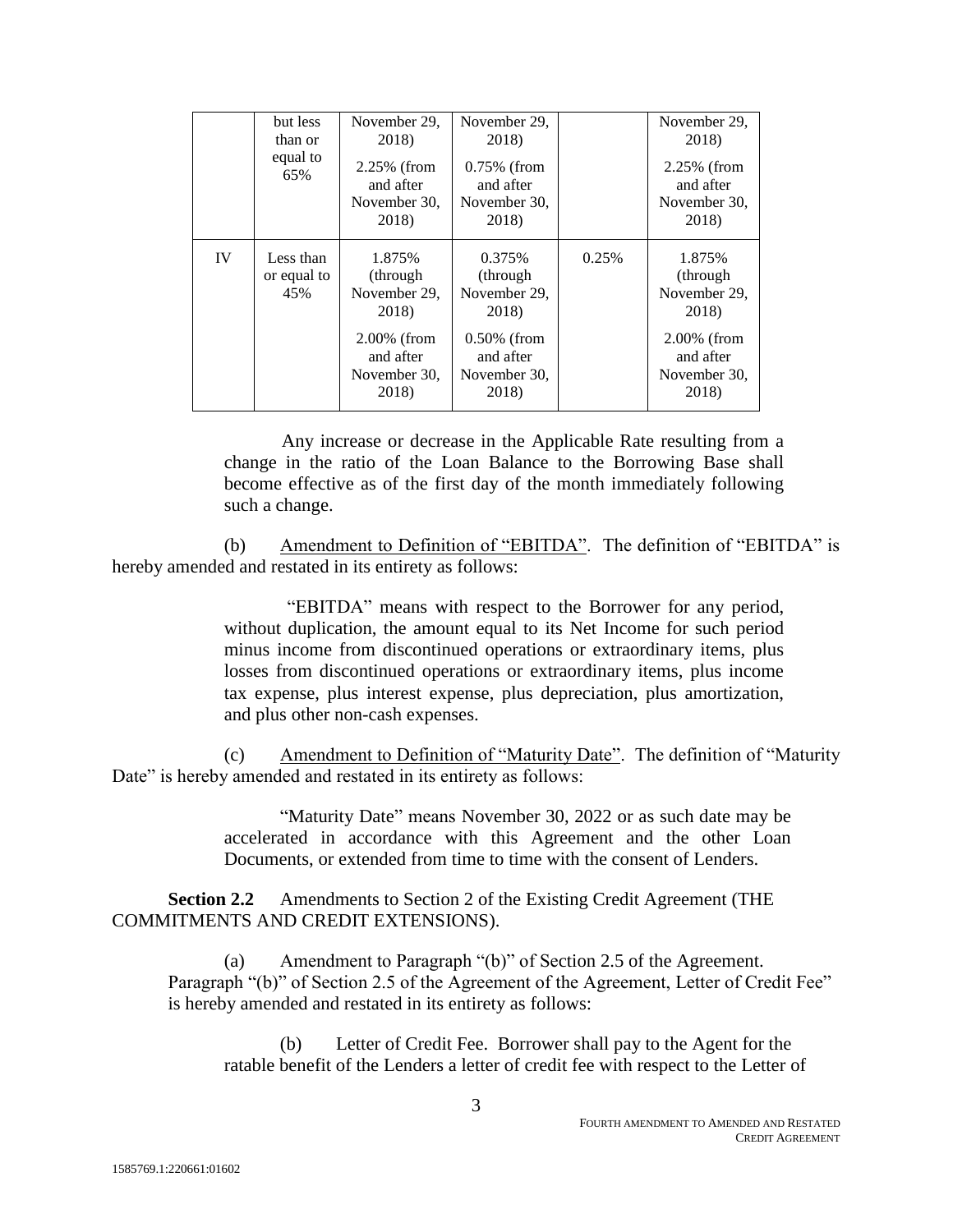Credit Liabilities for each Letter of Credit, computed for each day from the date of issuance of such Letter of Credit to the date that is the last day a drawing is available under such Letter of Credit, at a rate equal to the rate set forth in the definition of Applicable Rate corresponding to the ratio of the Loan Balance to the Borrowing Base. Such fee shall be payable in arrears on the last day of each calendar quarter prior to the Commitment Expiry Date and on such date. In addition, Borrower agrees to pay promptly to the LC Issuer any fronting or other fees that it may charge in connection with any Letter of Credit.

**Section 2.3** Amendment to Section 4 of the Existing Credit Agreement (AFFIRMATIVE COVENANTS).

(a) Section 4.32 of the Agreement, Percentage of Properties Subject to Mortgages, is hereby amended and restated as follows:

4.32 **Percentage of Properties Subject to Mortgage.** The properties mortgaged to the Administrative Agent for the benefit of the Lenders shall represent not less than 80% of the total value of Borrower's proved, developed and producing Oil and Gas Properties owned by Borrower, as determined by Administrative Agent limited to the "well bores" only. Borrower shall execute such mortgages and/or deeds of trust or amendments thereto as Administrative Agent may reasonably require in order to maintain the percentage coverage so determined by Administrative Agent.

**Section 2.4** Amendment to Section 6 of the Existing Credit Agreement (FINANCIAL COVENANTS).

(a) Section 6.1 of the Agreement, Debt to EBITDA Ratio, is hereby amended and restated in its entirety as follows:

6.1 **Debt to EBITDA Ratio**. Permit the ratio of (i) Borrower's consolidated Funded Indebtedness to (ii) Borrower's consolidated pro forma EBITDA to be greater than 4.00:1.00. This ratio shall be tested as of the end of each calendar quarter during the term hereof. For the purposes hereof, this ratio shall be calculated on a rolling four quarter basis; provided, however that if, during any review period, Borrower or any Subsidiary shall have made a material Disposition or material acquisition, EBITDA shall be calculated on a pro forma basis as if such material Disposition or acquisition occurred on the first day of any such review period. In such case, solely with respect to calculations made in connection with determining Borrower's pro forma compliance with the covenants set forth in the Loan Documents, EBITDA during such review period shall be calculated on a pro forma basis as if the material Dispositions and material acquisitions made during or after the end of the review period but on or before the date of determination had occurred on the first day of such review period.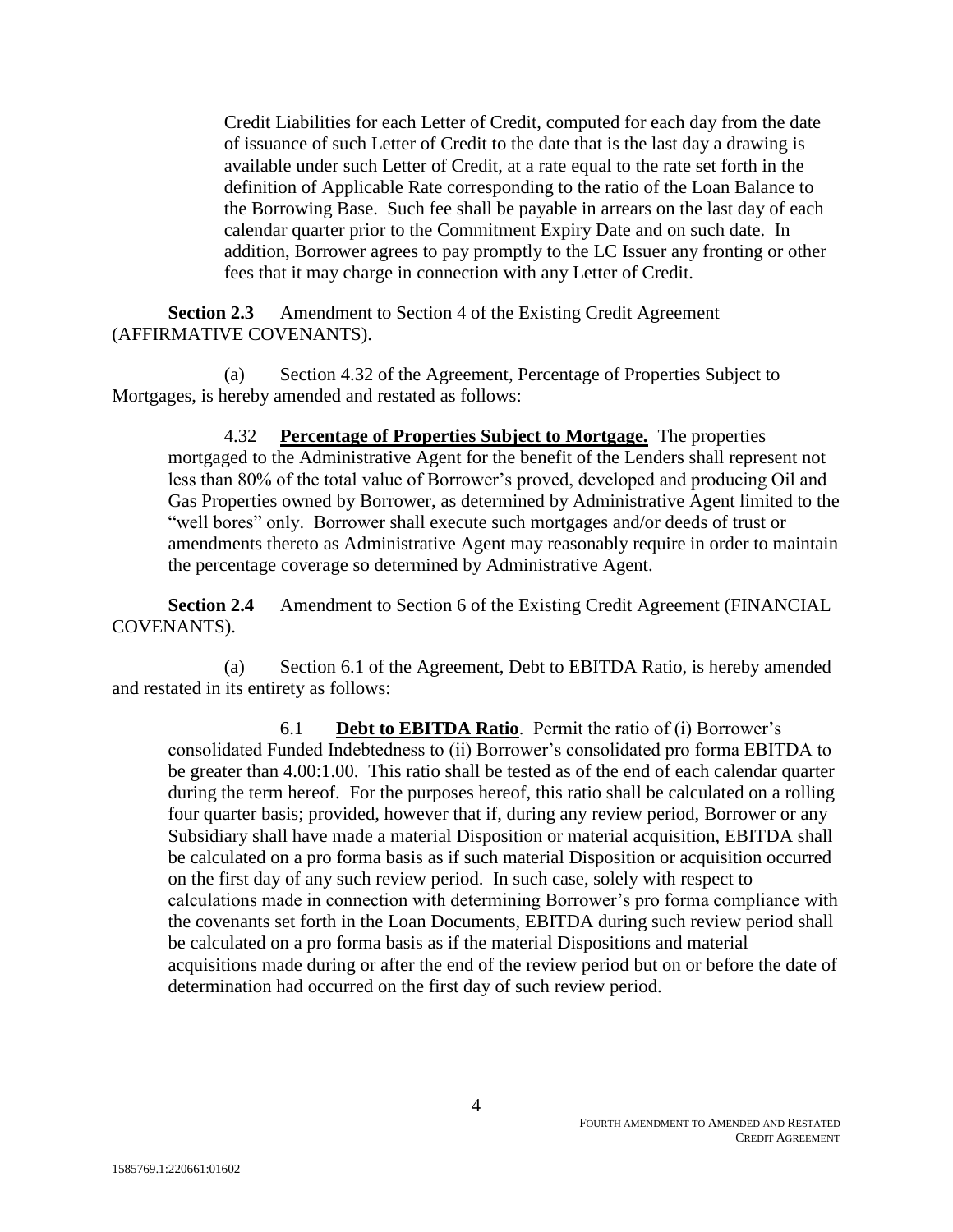#### ARTICLE III.

#### CONDITIONS OF EFFECTIVENESS

**Section 3.1** Effective Date. This Amendment shall become effective as of the date hereof when and only when:

(a) Amendment Documents. Administrative Agent shall have received duly executed and delivered counterparts of each Amendment Document (i) in form, substance and date satisfactory to Administrative Agent and each Lender as required pursuant to the terms of the Credit Agreement, and (ii) in such numbers as Administrative Agent or its counsel may reasonably request.

(b) Certificates and Resolutions. Administrative Agent shall have received such certificates and resolutions or consents of the governing body of the Borrower authorizing the transactions described in this Amendment and certifying as to the completeness of the Organizational Documents of the Borrower.

(c) No Default. No event shall have occurred and be continuing that would constitute an Event of Default or a Default.

(d) Opinions of Counsel. Administrative Agent shall have received originally executed copies of the favorable written opinions of Borrower's counsel opining as to such matters as Administrative Agent may reasonably request, dated as of the effectiveness of this Amendment and otherwise in form and substance reasonably satisfactory to Administrative Agent.

#### ARTICLE IV.

#### REPRESENTATIONS AND WARRANTIES

**Section 4.1** Representations and Warranties of Borrower. In order to induce each Lender to enter into this Amendment, Borrower represents and warrants to Administrative Agent and each Lender that:

(a) All representations and warranties made by Borrower in any Loan Document are true and correct in all material respects (without duplication of any materiality qualifier contained therein) on and as of time of the effectiveness hereof as if such representations and warranties had been made as of the time of the effectiveness hereof (except to the extent that such representation or warranty was made as of a specific date, in which case such representation or warranty shall be true and correct in all material respects (without duplication of any materiality qualifier contained therein) as of such specific date).

(b) Borrower has duly taken all corporate action necessary to authorize the execution and delivery by it of the Amendment Documents to which it is a party and to authorize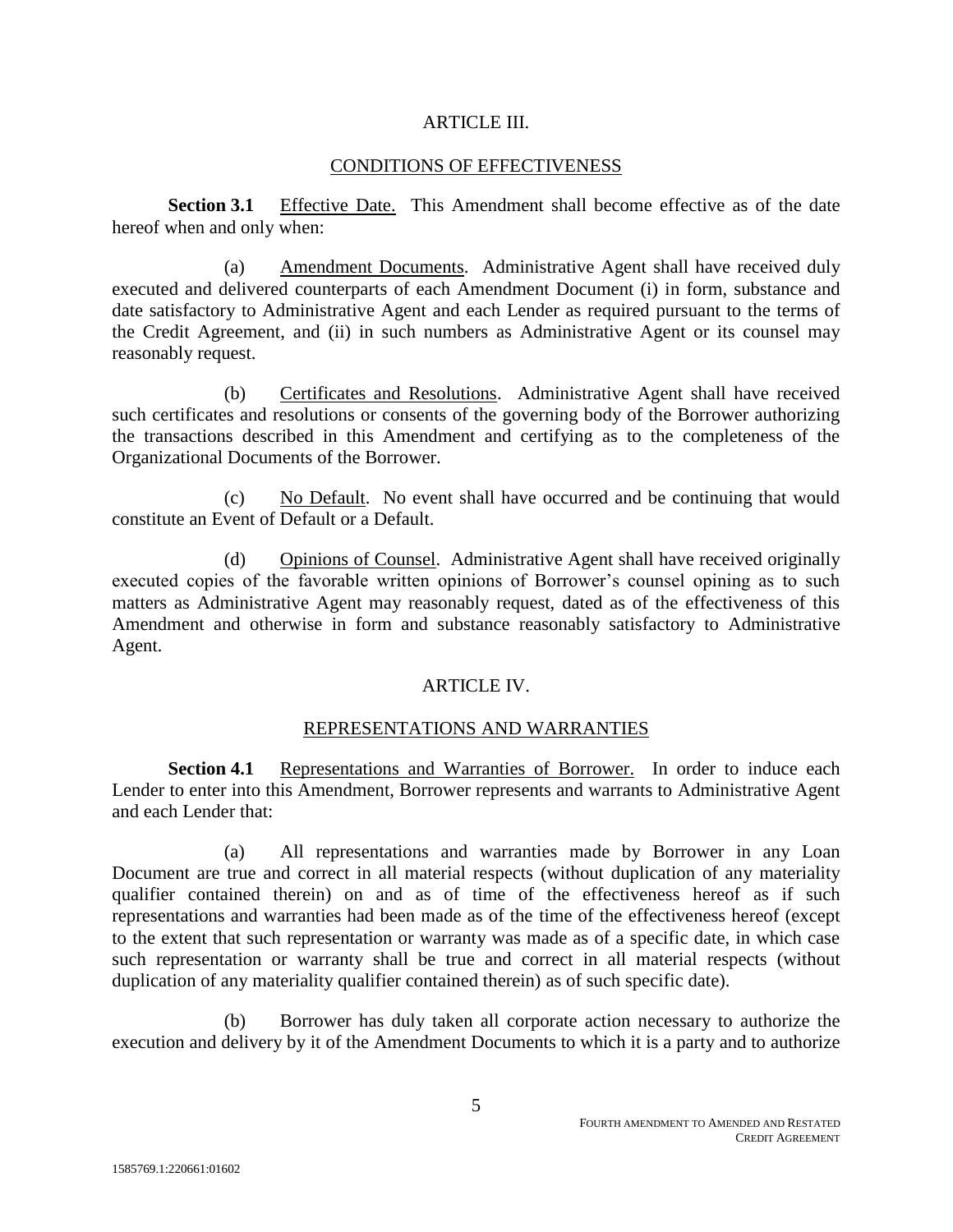the consummation of the transactions contemplated thereby and the performance of its obligations thereunder.

(c) The execution and delivery by Borrower of the Amendment Documents to which it is a party, the performance by it of its obligations under such Amendment Documents, and the consummation of the transactions contemplated by such Amendment Documents, do not and will not (a) conflict with, violate or result in a breach of any provision of (i), to its knowledge, any Law, (ii) its Organizational Documents, or (iii) any material agreement, judgment, license, order or permit applicable to or binding upon it, (b) result in the acceleration of any Indebtedness owed by it, or (c) result in or require the creation of any Lien upon any of its assets or properties except as expressly contemplated or permitted in the Loan Documents. Except (x) as expressly contemplated in the Amendment Documents and (y) such as have been obtained or made and are in full force and effect, to its knowledge, no permit, consent, approval, authorization or order of, and no notice to or filing with, any Governmental Authority or third party is required on the part of or in its respect in connection with the execution, delivery or performance by it of any Amendment Document or to consummate any transactions contemplated by the Amendment Documents.

(d) This Amendment is, and the other Amendment Documents when duly executed and delivered will be, legal, valid and binding obligations of it, enforceable against it in accordance with their terms except as such enforcement may be limited by bankruptcy, insolvency or similar Laws of general application relating to the enforcement of creditors' rights and by general principles of equity.

#### ARTICLE V.

#### BORROWING BASE

From the date hereof through the next Determination Date, the Borrowing Base shall be \$80,000,000.00.

### ARTICLE VI.

#### MISCELLANEOUS

**Section 6.1** Release. In consideration of the amendments contained herein, Borrower hereby waives and releases each of the Lenders and the Administrative Agent from any and all claims and defenses, known or unknown, with respect to the Existing Credit Agreement and the other Loan Documents and the transactions contemplated thereby

**Section 6.2** Ratification and Affirmation. Borrower hereby acknowledges the terms of the Amended and Restated Credit Agreement, as amended, and ratifies and affirms its obligations under, and acknowledges, renews and extends its continued liability under, each Loan Document to which it is a party and agrees that each Loan Document to which it is a party remains in full force and effect.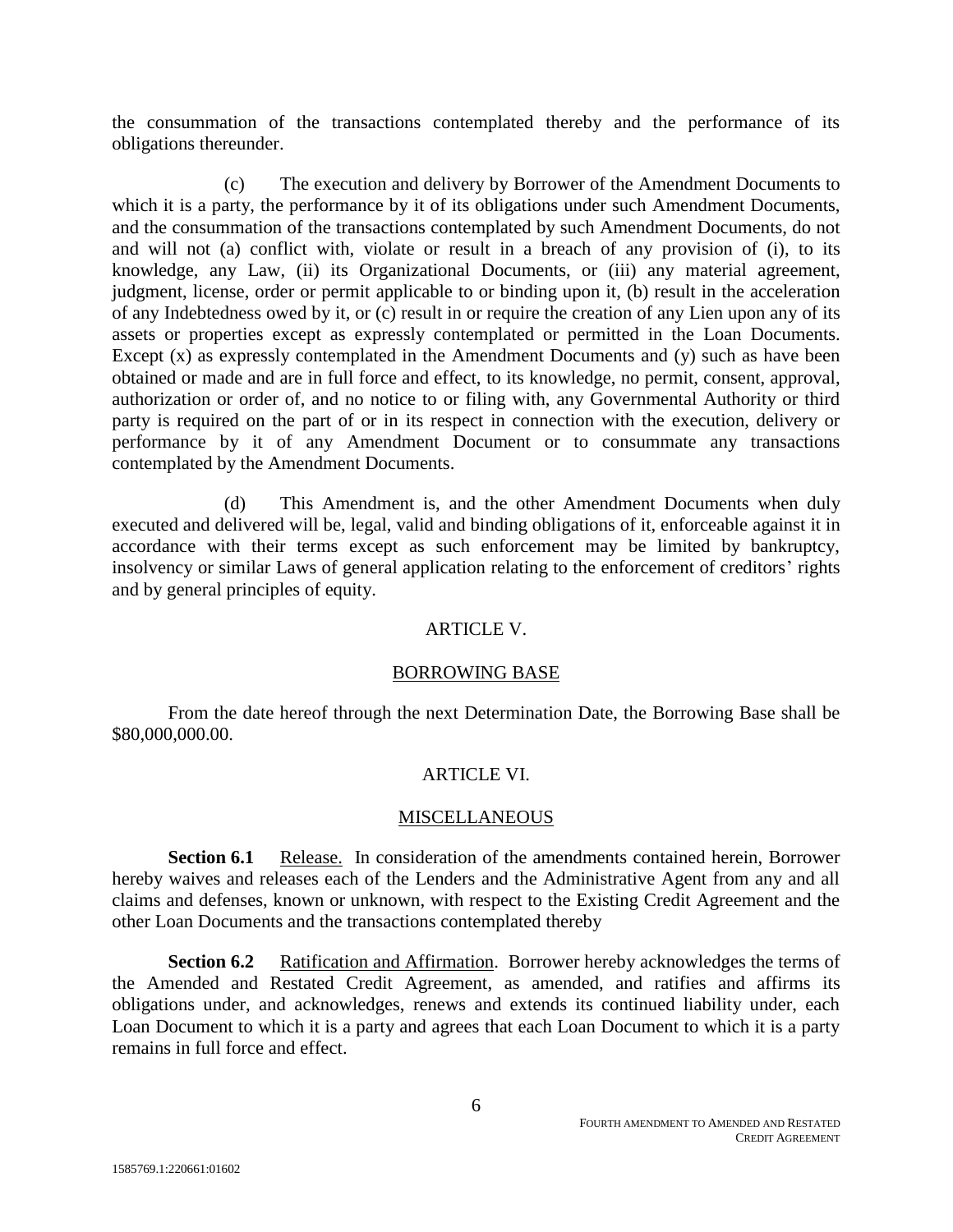**Section 6.3** Survival of Agreements. All of Borrower's various representations, warranties, covenants and agreements in the Amendment Documents shall survive the execution and delivery thereof and the performance thereof, including the making or granting of the Loans and the delivery of the other Loan Documents, and shall further survive until all of the Obligations are paid in full to each Lender and all of Lenders' obligations to Borrower are terminated.

**Section 6.4** Authorization. The Lenders hereby authorize the Administrative Agent to execute any and all amendments to any Loan Documents deemed necessary by Administrative Agent to evidence the extension of the term of the Loan as described herein.

**Section 6.5** Interpretive Provisions. Sections 1.2 and 1.3 of the Existing Credit Agreement are incorporated herein by reference herein as if fully set forth.

**Section 6.6** Loan Documents. The Amendment Documents are each a Loan Document, and all provisions in the Existing Credit Agreement pertaining to Loan Documents apply thereto.

**Section 6.7** Governing Law. This Amendment shall be governed by, and construed in accordance with, the Laws of the State of Oklahoma.

**Section 6.8** Counterparts; Fax. This Amendment may be separately executed in counterparts and by the different parties hereto in separate counterparts, each of which when so executed shall be deemed to constitute one and the same Amendment. The Amendment Documents may be validly executed by facsimile or other electronic transmission.

#### **THIS AMENDMENT AND THE OTHER AMENDMENT DOCUMENTS REPRESENT THE FINAL AGREEMENT AMONG THE PARTIES AND MAY NOT BE CONTRADICTED BY EVIDENCE OF PRIOR, CONTEMPORANEOUS, OR SUBSEQUENT ORAL AGREEMENTS OF THE PARTIES. THERE ARE NO UNWRITTEN ORAL AGREEMENTS OF THE PARTIES.**

IN WITNESS WHEREOF, the parties hereto have caused this Amendment to be duly executed as of the date first above written.

[*The remainder of this page has been intentionally left blank.*]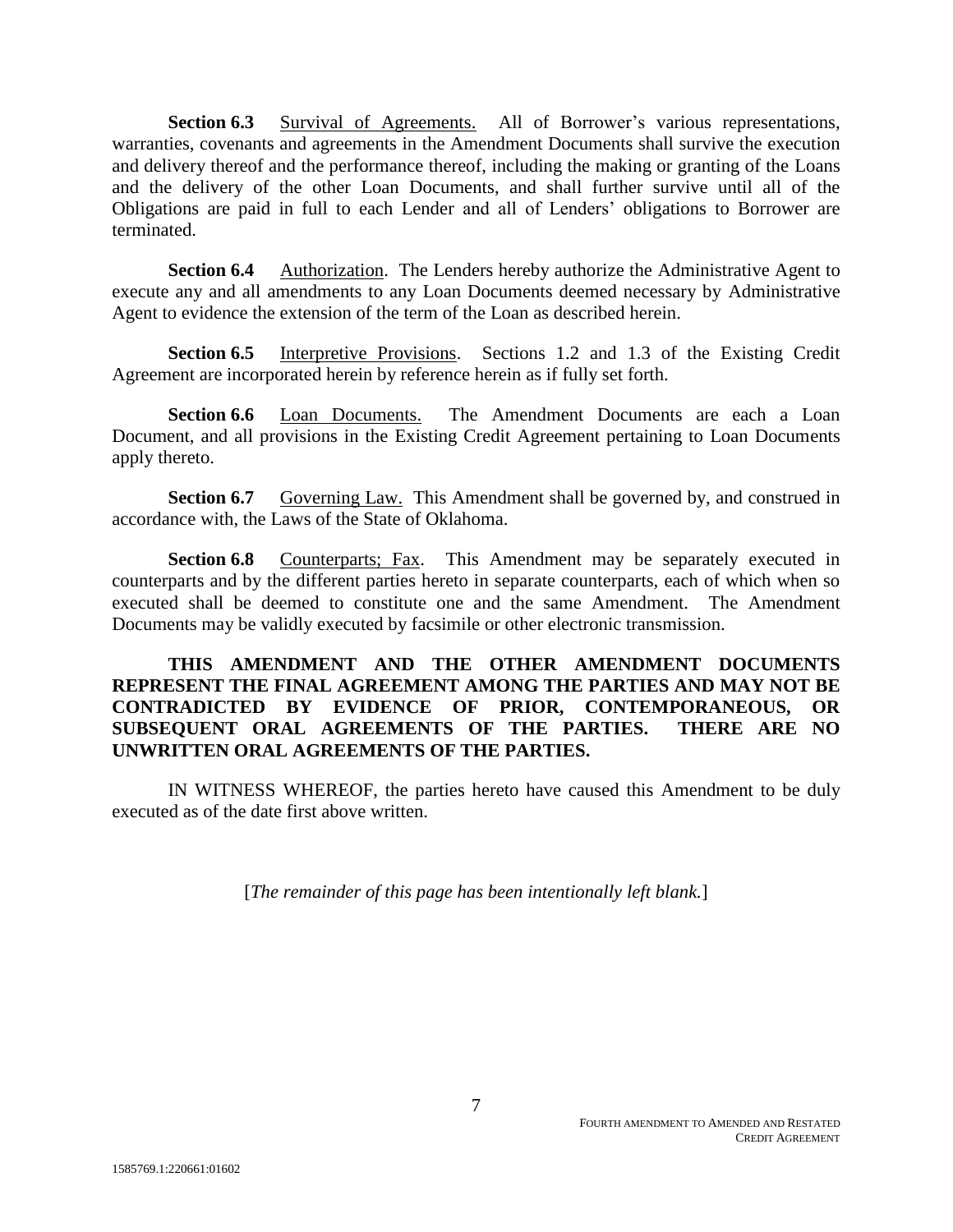**BORROWER: PANHANDLE OIL AND GAS INC.,**  an Oklahoma corporation

> /s/ Paul Blanchard By: Paul Blanchard Title: President, CEO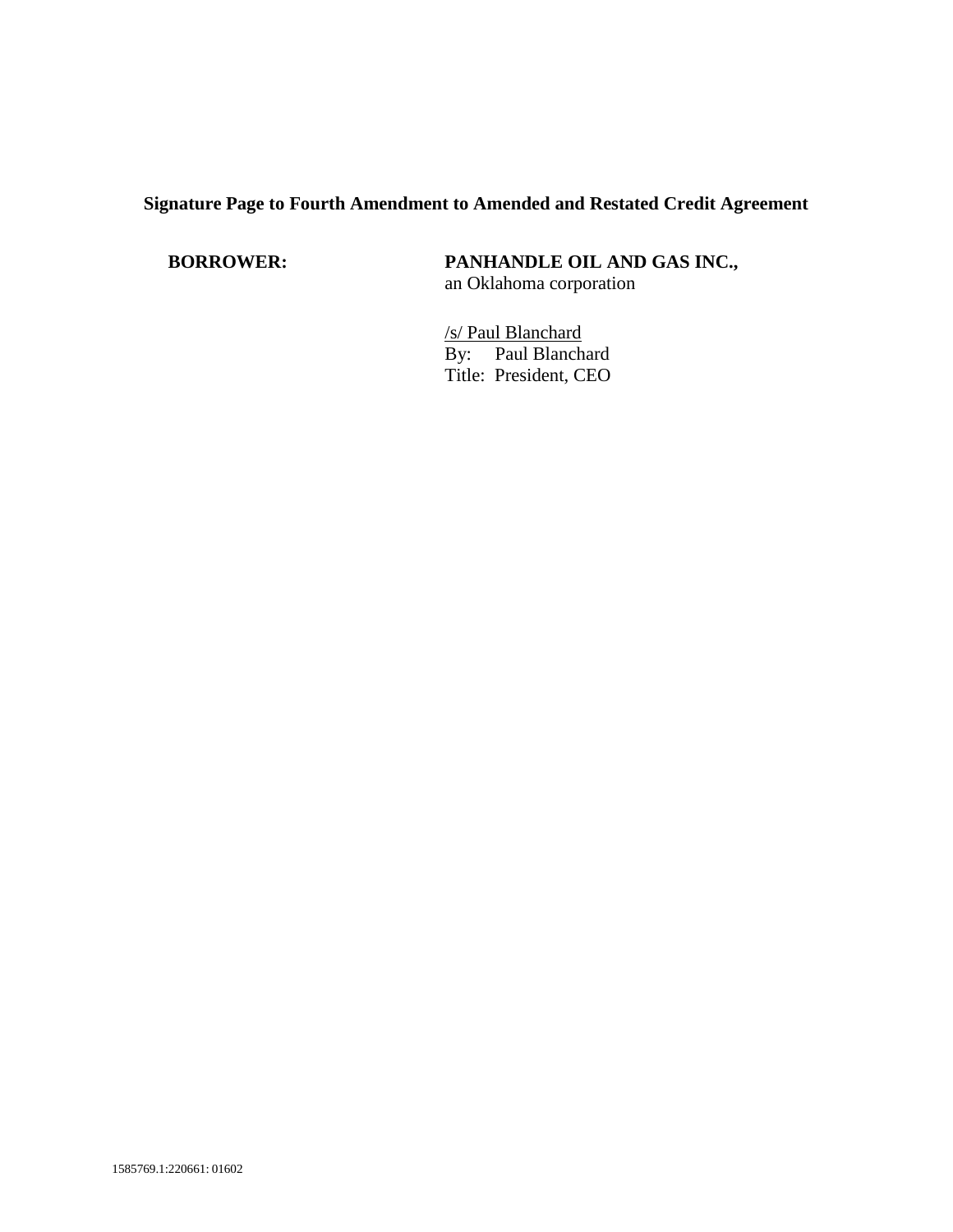#### **LENDERS: BOKF, NA dba Bank of Oklahoma**

By: /s/ Jeffrey Hall Name: Jeffrey Hall Title: Senior Vice President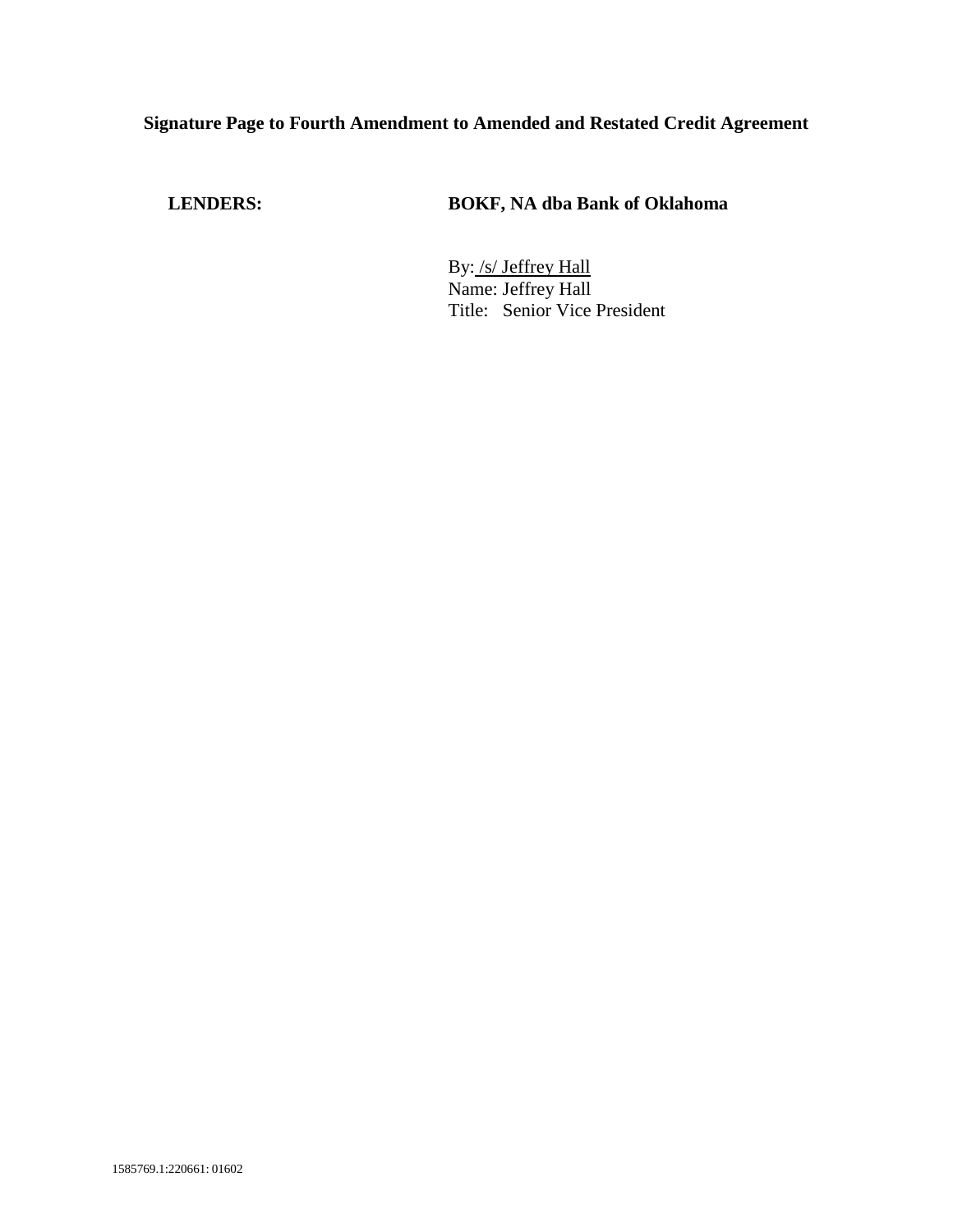**LENDERS: MIDFIRST BANK**, as lender and Documentation Agent

> By: /s/ Chay Kramer Name: Chay Kramer Title: Vice President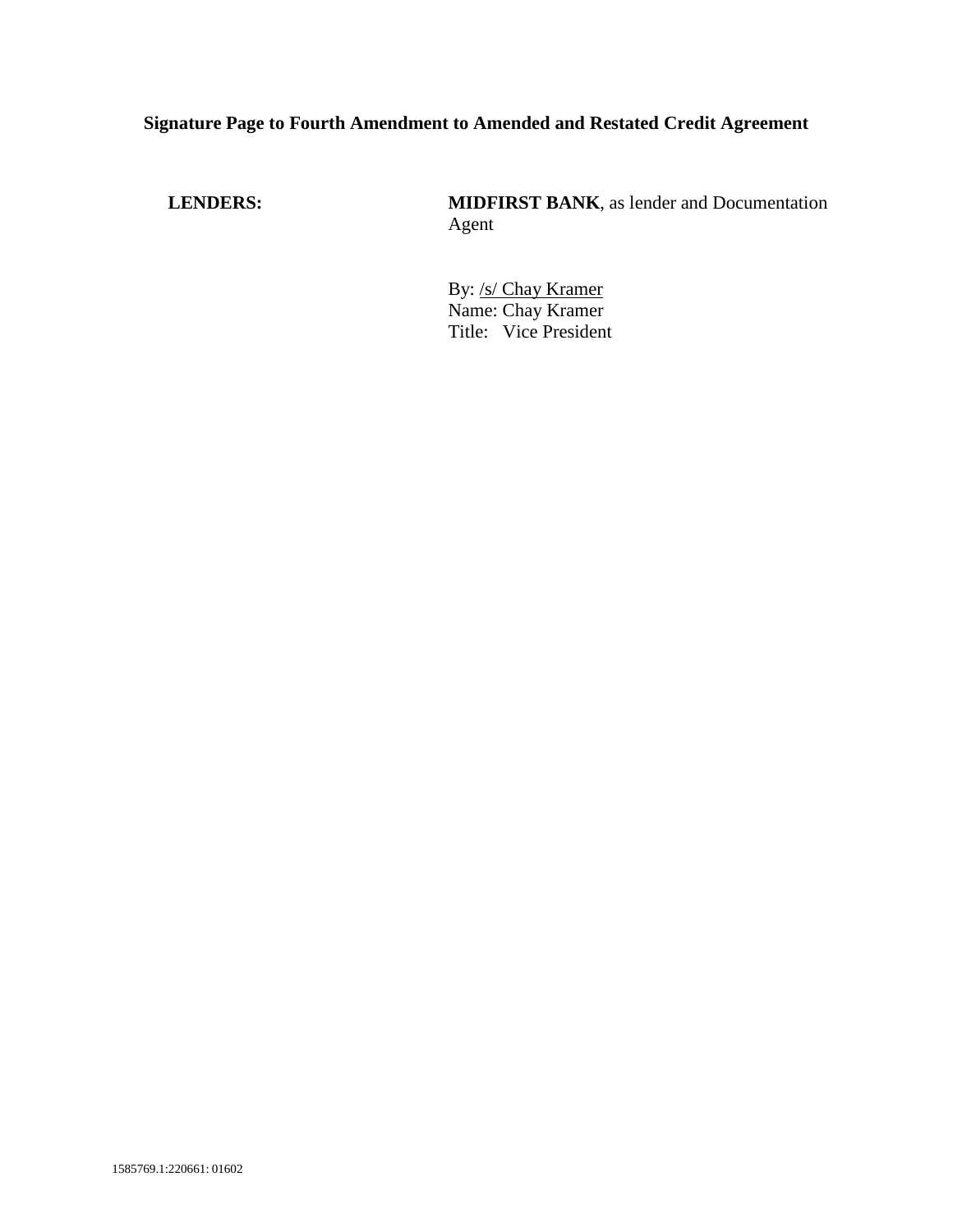#### **LENDERS: BANCFIRST**

By: /s/ Patrick R. Buss Name: Patrick R. Buss Title: Vice President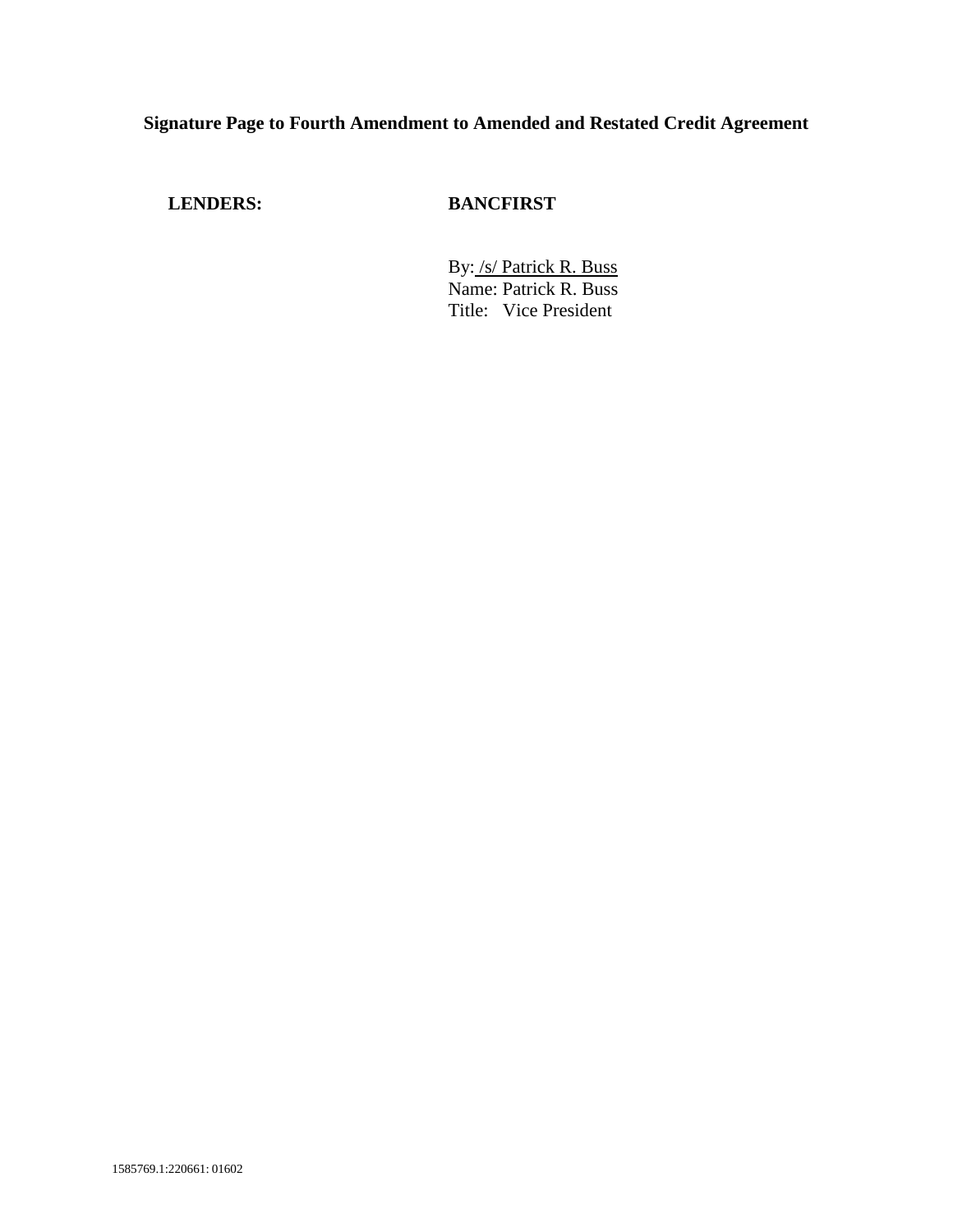## **LENDERS: AMARILLO NATIONAL BANK**

By: /s/ Rob Mansfield Name: Rob Mansfield Title: Vice President